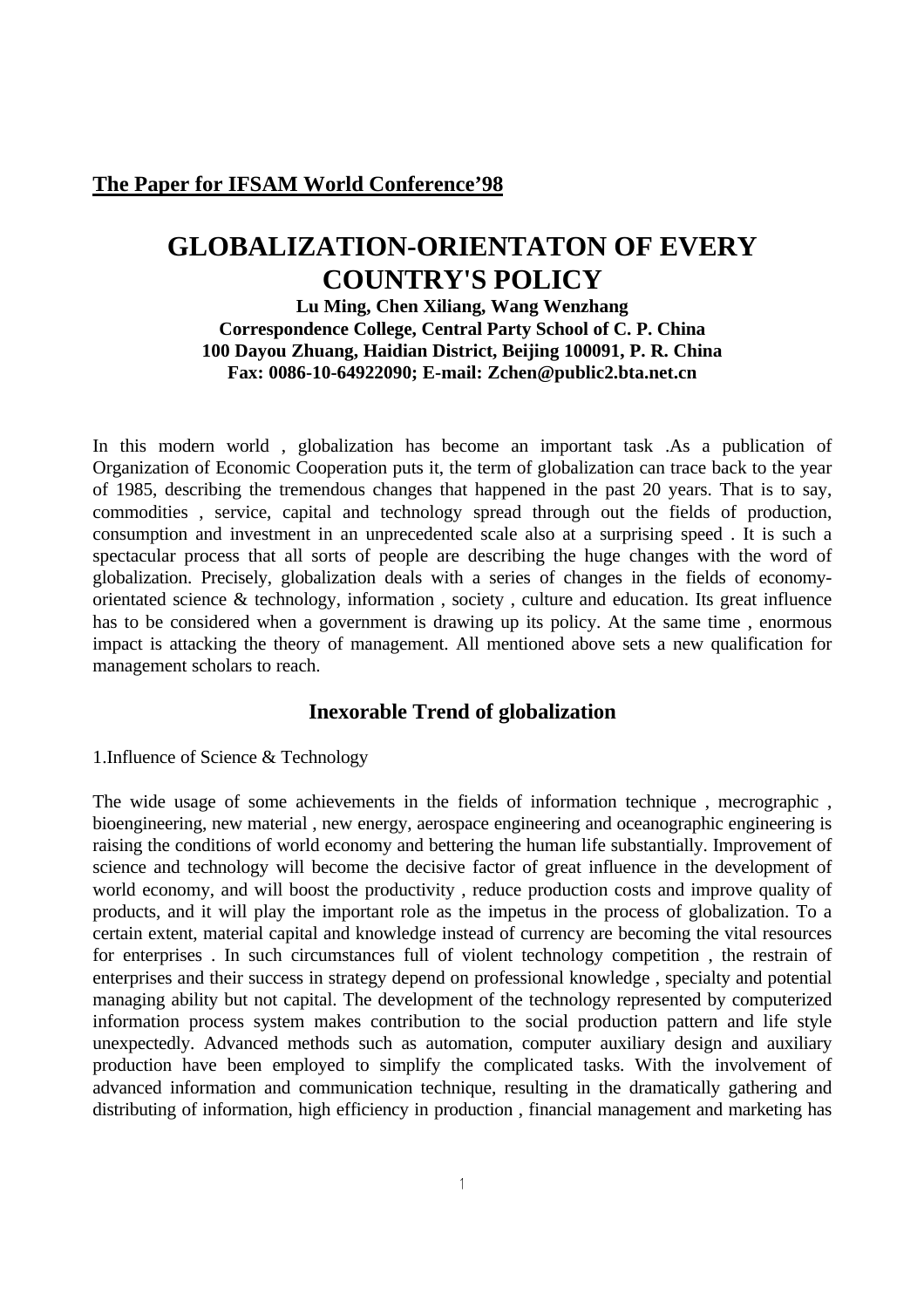been achieved . In the past, information wasn't able to reach governments or enterprises in time, and the means by which information spread inside was confined to conferences and letters. But nowadays, inside information transformation depends on mobile-telephones, facsimile printers and computers, while external communication depending on communications satellites and Internet. What the decision makers are supposed to do is tap their mice, if they want to contact the branches all over the world. A face-to-face conversation with their counterparts can even be made through the synchronized conference system. Information and news media have infiltrated into every aspect of life and work.

#### 2. Worldwide Marketing Process

In 1980s, with the transfer on an enlarging scale of commodities ,service , currency, capital, science & technology, information and labor force in the world market , principles of market economy have been recognized . Commercial relationships are getting closer and both regional economy integration and its tendency are growing stronger. World market is merging into an organic whole. Most of the countries have taken opening policy and some countries of stated-planned economy are on their way to marketing economy, which is an important factor in the acceleration of globalization. No countries can survive outside of globalization. It is important for all countries to exchange experience and learn from each other in the process of economic development. Some global economic organizations have been brought into influential play. World Bank, International Monetary Fund and World Trade Organization play a vigorous role in strengthening exchanges between the West and the East and enhancing North-South dialogue . After barriers of commodities ,services, capital and enterprises being removed, free trade has been carried out more extensively. The financial crisis in Mexico and Southeast Asia indicates the world wide connections of international finance, and hundreds stock exchanges and currency transactions push it forward everyday.

### 3.Transnational Enterprises , the Essential Role in Globalization

The development of transnational enterprises, which indicates the international tendency of economic development enlarges world trade. The effective configuration of transnatonal enterprises' organization, without confronting and limits, results in the internationalized capital shifting and makes a single country's economy more dependent on world market. Over the recent few years, as transnational enterprises adopted global strategy and network as their organization configuration, a new system---integration of international production, which is more advanced than that of trade integration has been mapped up. Multirealm development is the tendency of transnational enterprises and it is exerting the comprehensive influence of omnibearing work done by multi-realm and multi-lines on economic strategy. More international strategy alliances are being established among these transnational enterprises. At the same time , the process of conceiving of new products and the emergence of new lines and new markets have been speeded up by the joint effect between transnational research and development and by technology complementary. Both effect of economy of scale and consolidation of monopoly caused by the new turn of merger make large transnational enterprises so powerful as to occupy the leading position in world market.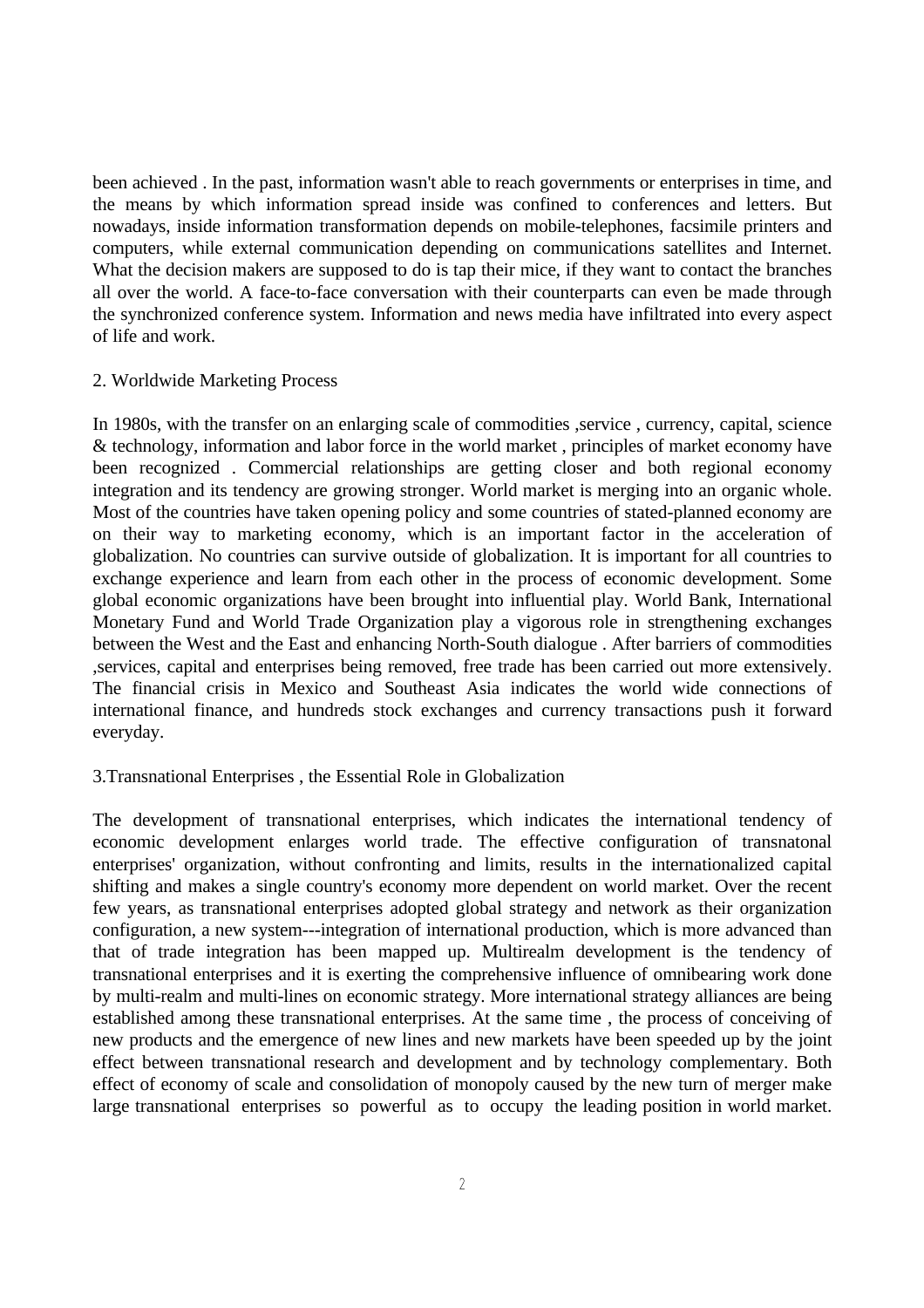International opening strategy of equity joint venture and joint management has replaced the closed competition strategy.

4. Exchange and Emergence in Domain of Culture, Education and Management.

In respect of the changes in strategy, system, production, management, marketing and investment, enterprise in reform also have changed a lot. Exchange and merger of culture are striding forward worldwide. Innovation, which pushes globalization forward is providing basic impetus for enterprises to survive and develop. Meanwhile, it is hard for enterprises to maintain a permanent superiority due to globalization. Neither any single product nor any single technique can ensure an enterprise a long-term growth or any commanding leadership. Enterprises have to explore new products, carry out technical innovation and practise scientific management. In vies of consumers and employees, different nationalities and worldwide distribution of suppliers, globalization forces enterprises to make contact with various counterpart of different cultural back ground. Therefore, a practical target that is to learn from each other, innovate in management and investigations between countries are very effective . So is the principles on returned students in educational system. As a result, projects that need careful consideration will occur in the field of management science. Contemporary managers are also under the same situation. Not only governments but also decision makers have to accept the challenge to manage an enterprise, get hold of the market, improve their ability and participate transnational operation. With the changes of what to be operating environment, corresponding policies and suitable methods of management are needed.

# **Orientation----Every Country's Policy During The Age of Globalization**

### 1. Macro-analysis

The speed and ways of globalization all around the world are far beyond our imagination. The inexorable tendency of globalization has been recognized by all countries undoubtedly. That countries are interdependent on and infiltrating into each other has reached a surprising height. "Globalization", as we adopted before, summarizes the unprecedented economic internationalization. Every government should take it seriously that changes and developments are going on in international division of labor, export capital, transnational enterprises and tertiary industries, especially in some specific aspects, such as finance, communication, information process, technology transfer and transportation. Under such a situation, and through world trade and international financial cooperation, the process of globalization should be boosted smoothly and the task of setting up the new international economic order should be achieved by consented efforts. Government are becoming more and more important in globalization. Facing the new market environment, governments should foster the ideology of global strategy and take active art in globalization and this is an ideal option. First, governments base their economic development on world market, and in the view of domestic economy and the favor of domestic enterprises, they will take advantage of any political, economic and diplomatic methods to seek superiority for competition. In another word, that the competitions among enterprises represented those among governments. Second, cooperative economic policy has been adopted by most governments and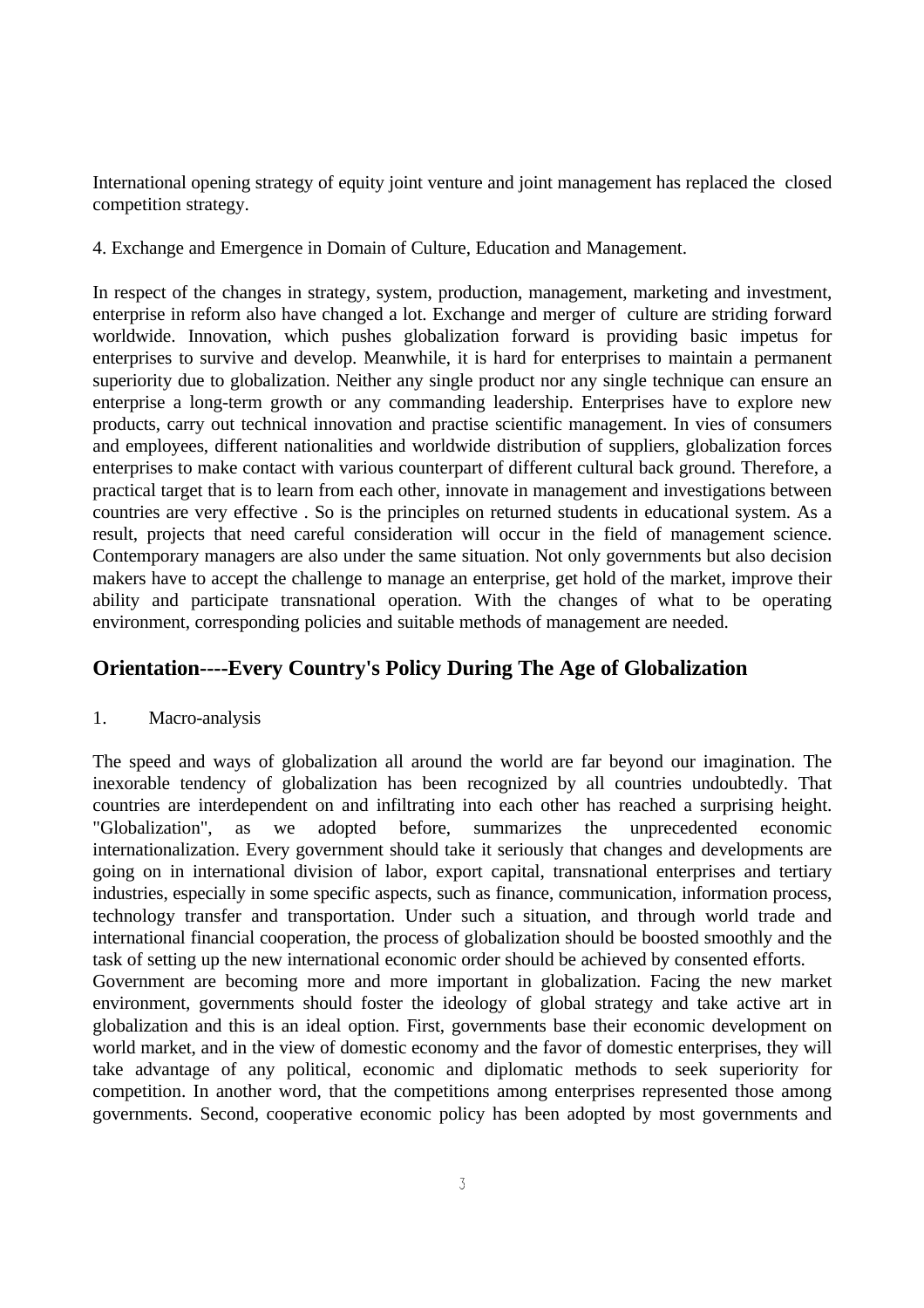bilateral, multilateral and even global negotiations are very popular in the world. Governments and international organizations have reached a universal agreement that the prerequisite to enhance regional economic cooperation and advance the process of globalization is to observe some certain regulations. All mentioned above is aiming at promoting the development of economy, strengthening interdependence and mutual trust among countries, eliminating the polarization between the rich and the poor countries, and resolving the problem of peace and development. So, policies mapped up by every government have to concern global and regional organizations, work out macro-strategy and keep away from any negative effects as well as avoid producing any conflicting aspects. In order to catch up with globalization, proper adjustment should be carried out by on every country's policy. Also, policies of different governments should focus on resolving various of contradictions which are the one between development of productivity and the limited national border, opening and exclusiveness, regional of bloc favor and global favor and the one between the benefit to different countries.

#### 2.Situation of America, Japan and European countries and their reaction

After the cold war, economy increase of some certain degree has been achieved in varied countries and regions and the trend of economic multi-variation is occurring worldwide. But a certain amount of negative factors exist, anyhow. Even so the developed countries like America, Japan and some European countries have the absolute advantages in world economy.

In recent years, the American economy is booming, while the problems of the widening gap between the rich and the poor, the piling debt burden on consumers and trade deficit will impede its development. American government has put forward the marketing plan of making America companies more powerful, more profitable and more consumer—oriented which serves as the direction of markets and industries. As the government estimates, more than 150 projects will be launched totally worth 1 trillion US dollars. All kinds of methods including canvassing, information and financing will b e tried to help large companies compete for more contracts. Meanwhile, government well help small and medium-sized businesses to tap their latent export potentialities. American government is taking great trouble to open markets for its home-made products, and it is planning to remove export barriers by means of regional trade liberation and realizing trade and investment liberation in Asia and Pacific Economic Organization before the year2022. Essential progress has been accomplished in the integration of EU. By January of 1999 when European Monetary Union will come into play, the unified currency--Eurocurrency well have been in circulation. Firstly, we should notice that the multi-variation of the world will be speeded up by the final establishment of European commodity currency, capital and labor market. Secondly, In order to keep the financial deficits less than 3% of Gross Domestic Product, European countries adopt corresponding policies, and these measures of fiscal restrains also bring about some negative effect on economy especially the problem of unemployment. As Ell is growing more mature, its economy will develop even faster. As to Japan, its economy is booming represented by the decreasing stocks, the increasing housing investment and residents consumption and the rising income of enterprises and banks. In 1996,Japan got the final scheme of "Economy structure reform" to improve the high cost economic pattern focusing on creating new lines , improving environmental construction, training personnel and invigorating enterprises. Generally speaking, in views of maintaining and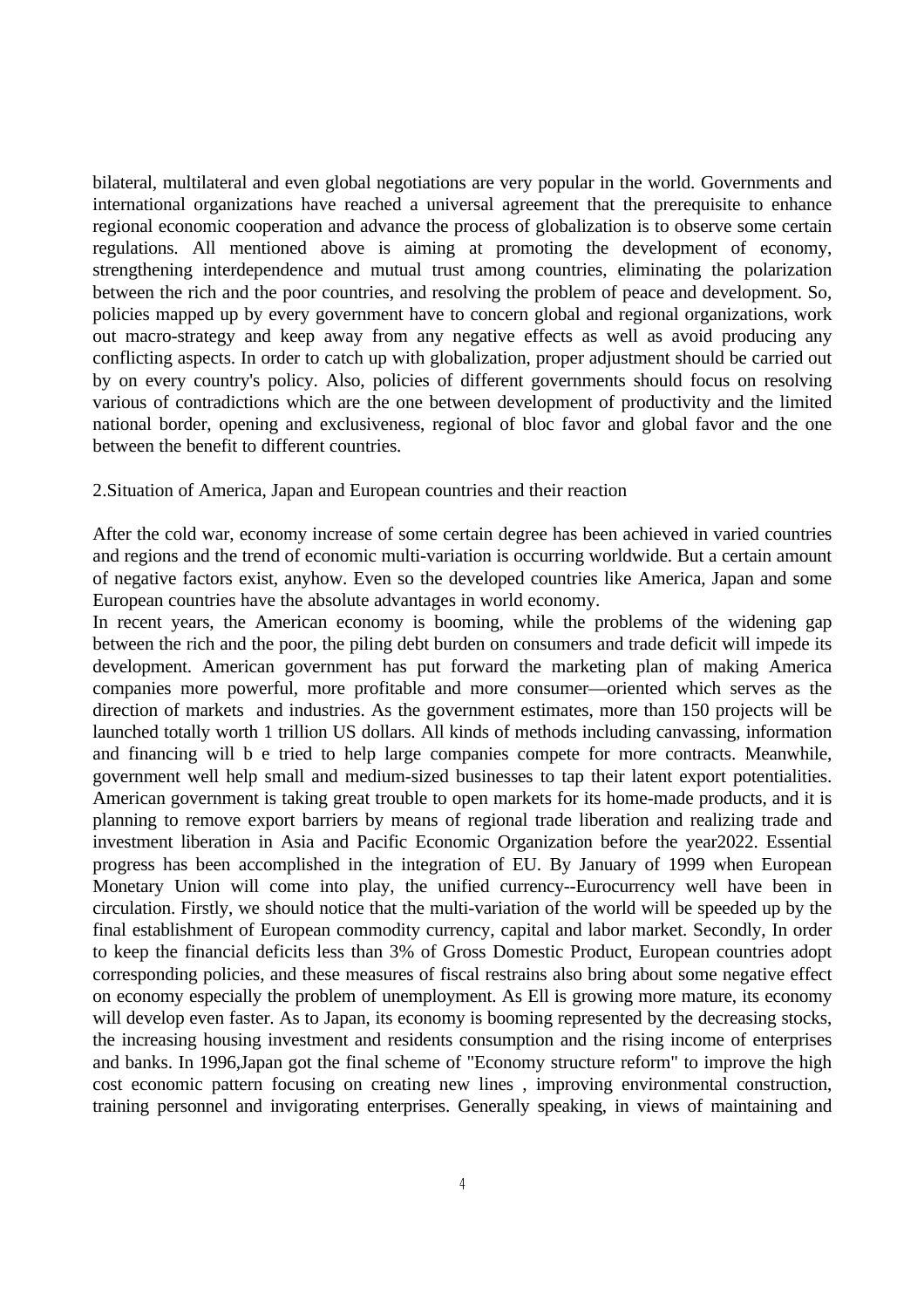reinforcing their superiority developed countries pay much attention to research and exploitation for supports to transnational enterprises.

3.Opportunities and Challenges for Developing Countries

The relationship between globalization and development which connects the domains of politics, economy and society is very complicated. Policies of every country should take the North-South relation and economic development of developing countries into consideration. Globalization puts developing countries in dual condition, where positive and negative factors ,opportunity and challenge are existing side by side. When most developing countries are busy with the popularization of simple communicating facilities such as telephone and telex, the developed ones have reached the point of multimedia net word; In contrast with the developed countries' transition from industrial economics to information economics, developing countries are still far from industrialization. Such a contrast also appears when developed countries control the non-pollution industries, while developing countries are falling into big processing factories. In reality, there is more inequality than profit between these two kinds of countries. The means by which world economy and international trade system are established is unequal. Attendantly, unequal allocations of benefit and loss is resulted by the inequality of terms of trade, finance, and the inequality of investment and technology transfer. Because of the inequality existing in the global economic pattern, developed countries by means of trade loan and investment earn huge profit worth hundreds of billion of dollars from developing countries annually. With the opening of commercial markets of developing countries, developed countries are limiting technology transfer markets and labor markets, which makes developing countries suffer more from the economic growing of world market and have to tolerate restriction imposed by foreign governments of some international financial organizations. Fear some unsteadiness is to be caused by under this kind of situation, which will hold up the development of the global economy. It is wise for every country to better the unequal situation.

Although some examples and data indicate that developing countries and regions have some drawbacks in the quality of economy and development, their economy has increased at the speed of twice as that of developed countries and their economic power has been growing steadily since 1990. The high-speed developing economy in developing countries is due to the steady political situation , suitable policies and investments from developed countries. But the prices developing countries have paid are unequal exchanges in foreign trade, principle and interest of foreign loan, the value of scientific and technological achievements and the value of intellectual property rights, losses on the unsteady international financial market, and the large quantity of brain drain. In connection with developed countries , funds technology and experience of management can be gained together with the later-gained superiority . If these countries can make full use of them ,advancement any be speeded up, industrialization and automation may be achieved earlier and the distance from those developed countries may also be shortened.

# **Policy That China Should Adopt**

1. Basic Principles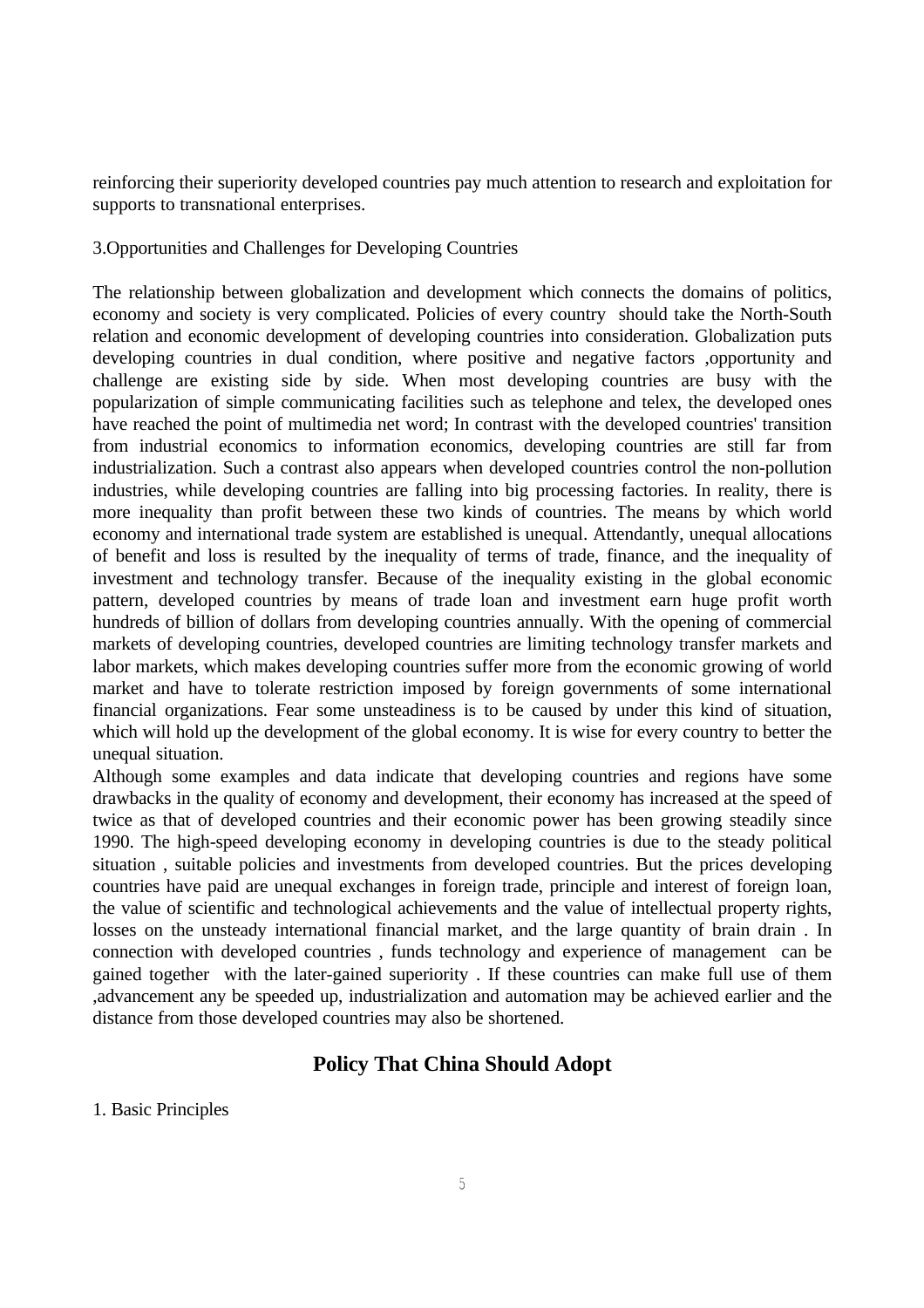During the process of globalization, China, being the biggest developing country in the world, should lay down correspondent economic policies to accord international economic relationship, to develop its native economy and, in the end to make whatever contribution to the establishment of the new order of international economy. For this, a series of basic principles thereupon should be observed. The chief points are as following:(1) establish socialist market economic system with Chinese characteristics from the start point of national conditions itself; adhere to policy of equality and mutual interests and develop omnibearingly foreign economy relationship step by step; (2)further the reform of economic system, maintain the benign circulation of economy and enforce national competency; (3) adjust and escalate the

industrial institutions and realize the diversification of industry, push on industrialization process; (4) take vigorous action to instruct enterprises to produce products of preponderant, distinctive, competitive, characteristic and of international demand, to encourage exportation; (5) create necessary conditions, improve investing environment, introduce in enthusiastically overseas funds and absorb appropriate advanced techniques; (6) enforce the democracy and legal system, eliminate bureaucracy and corruption and lay a solid foundation for economic development; (7) promote international, cultural communication to serve global economy and commerce, at the same time show respect to cultural integrity and independence of individual country and nationality; (8)cooperate frequently with the governmental or regional organization and world economic organization, pay concerted and unity attention to crucial global affairs, take on the responsibility for protect in geological environment and reducing pollution, and take part in the concerted action against global financial markets risk, reduce trade barrier and lower taxes, etc.

#### 2.About Science & Technology and Management

Chinese government, at first ,should put more investment on there search and development of science and technology when drawing up a policy to improve beneficial result by the progress of science and technology; then try to synchronize its research and development with those of developed countries in high-tech fields by learning foreign advanced science and technology and introducing and absorbing techniques rapidly to shorten time and reduce the distinctions in science and technology between China and developed countries.

High-tech industry, which could make the core of economy perfection and industrial competitive power with its characteristics----high appreciation and high efficiency, has become the focal point of present industrial policies in each country. Considering every country is putting its comparison preponderance on the base of technological ability, innovation and utilization of new techniques in producing process, we must pay much attention to it. Advanced management theory and practice are usually indispensable conditions to judge whether a enterprise can enter world markets or not. For example, the Overall Management of Quality, required by the series standard ISO 9000 which is decided by world standard organization, is gradually becoming the lowest condition on which developed countries would like to make contracts with us. Management techniques should be spread, applied and learned, meantime, government and enterprises should pay great attention to global strategy management; enhance large enterprises to consider how to arrange important factors from an global angle, to develop markets and to decentralize risks; take a vigorous action to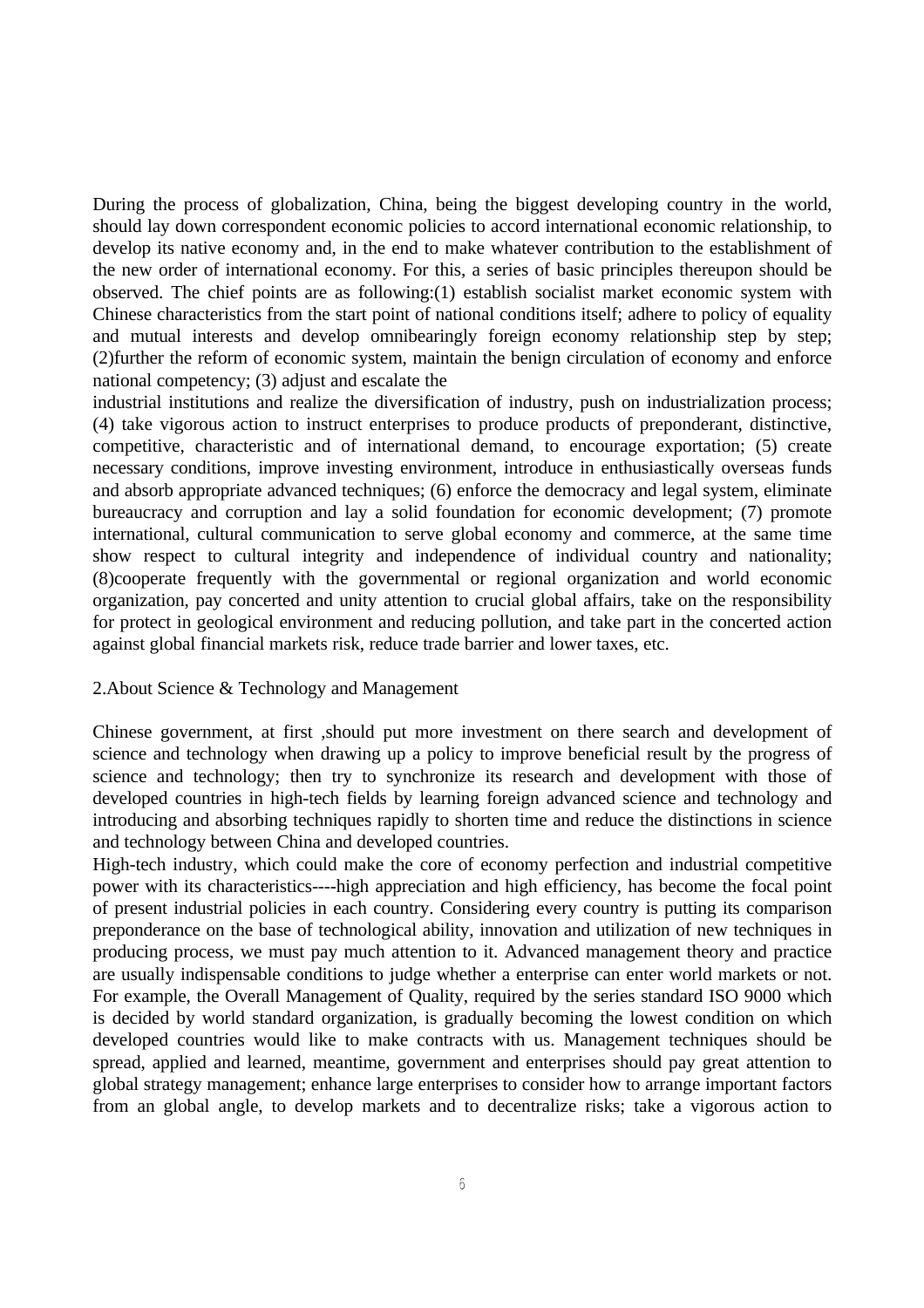instruct and promote merger and combination between enterprises. Gradually probe for the method of governmental administration and enterprise management and foster new ideas and culture about management which are adapted to globalization. In order to create certain conditions for taking part in international activities of enterprises, they have to learn advanced management experiences .And they should attach great importance to research of the relationship between management and national tradition culture, cultural exchange which can help to forge a better enterprise spirit of learning from each other and mixing together and to play the role of management.

#### 3. about Transnational Companies

Transnational corporations are major roles in the process of globalization. To the host country, they have the dual characters----pursuing profits and promoting development. On one hand, they occupy and utilize natural resources and markets in host country; on the other hand, they bring funds, techniques and management at experiences. Both sides should draw up the mutual benefit cooperative treaty through equal negotiation to reach the goal of complementing each other and taking what he needs and reduce fictions. With a view to promote domestic economy, Chinese administration should enforce cooperation with transnational companies(already established foreign-owned enterprises, joint adventures)by using corresponding industrial policies. Otherwise, Chinese administration should also make the most of transnational corporations and make more large enterprise groups become world ones which should be given the guidance in direct investment abroad. To establish a transnational corporation, they should distribute rationally according to regional preponderance they possessed; choose overseas spots for direct investment; put in important position the investment in developing countries. Also they could gain large-capacity markets and advanced techniques by investing adversely in developed countries appropriately to make use of the insufficiency of domestic sources. That whether or not to establish transnational corporations should depend on internationalization preponderance; in order to enlarge occupied markets percentage, to remain characteristic craft technology and to obtain advanced techniques and high quality personnel, government should encourage enterprises to engage in direct investment abroad and operation in a transnational way.

### 4.International Financial Organization

China along with some other developing countries, confronted with the problem of insufficient funds over a long time, should make best use of loans from international financial apparatus and take an active part in its reform. Also close cooperation and concerted action are needed, countries to try to adopt reform measures to which our nation should be adaptive, and which is in favor of developing countries and preserve its own interests. Project loans should still be the main way to utilize loans from the World Bank otherwise, Chinese enterprises require, through active utilization of technical assistance loans and joint loans developed by the World Bank and official apparatus and financial banks to improve the capability of using commercial loans. Aiming to successfully join its economy with international markets, China must strengthen communication and cooperation with the International Monetary Fund(IMF)and the World Bank in economic research, train of talented persons, proposal for policies, macro management, etc. To stabilize currency, exchange